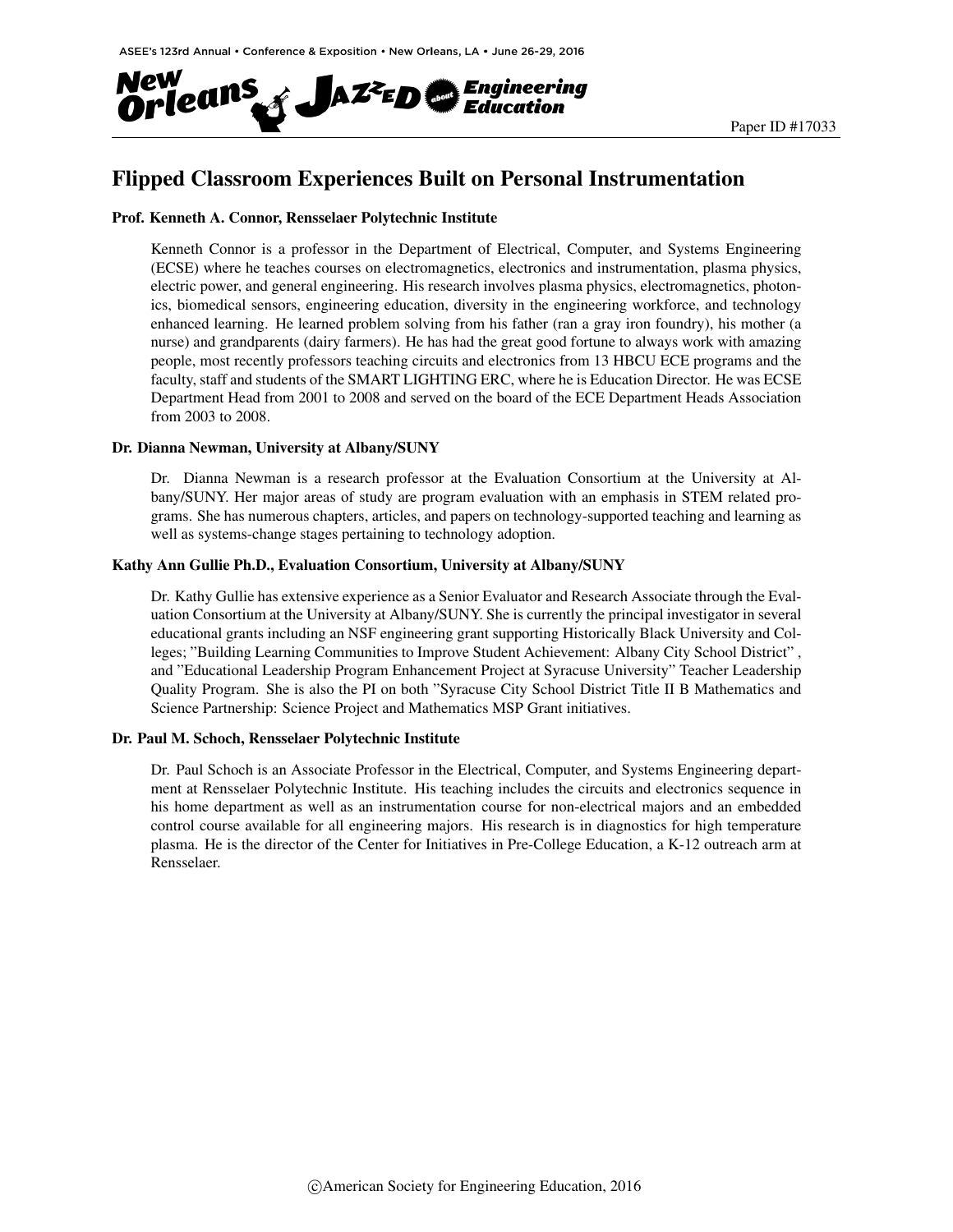### **Abstract**

The instructional practice of flipped classrooms is being investigated where specific content is provided via online video lectures, and class time is devoted to hands-on practice of concepts. There are two courses involved in this study. The first – *Electronic Instrumentation* (the main electronics course taken by student outside of Electrical and Computer Engineering) – was transitioned to flipped instruction in 2010 using the Mobile Studio as student-owned personal instrumentation. The flipped environment evolved with basically the same instrumentation toolset through the Fall of 2013, after which Analog Discovery became the platform of choice and course development continued through the Spring of 2015. During this period in which a single instructor developed and delivered the course, student and faculty perceptions of the use of online video lectures and the in-class active experiential learning (i.e., how both methods were used, their impact on student affect and cognition, as well as facilitators and barriers) and documentation of the process of continual development used to refine the implementation of the flipped classroom approach, were documented in a series of papers and book chapters. Although many students have some prior experience with video lectures, their comfort levels have not been consistently. A major focus of this development effort has been to provide students with scaffolding infrastructure so they can become more confident and successful in this learning environment. In the last year of this period, students demonstrated an acceptance in learning via the flipped classroom approach. The majority of students indicated they would not change anything about the group learning process in the flipped classroom. Students noted limitations to learning; individual learning characteristics appeared to have an effect on student perceptions of learning in a flipped classroom. With the general success of the flipped approach and the availability of new, higher performance personal instrumentation, we transitioned all course activities to new hardware and software while also enhancing the personal interaction between students, teaching assistants and the instructor to address, as much as possible, how each student could best raise their level of expertise in electronics. A major evolutionary event in *Electronic Instrumentation* occurred in Fall 2015 when it was taken over by a new instructor. The second course is an entirely new first year *Introduction to ECE Analysis*, first offered also in the Fall of 2015. Lessons learned in *Electronic Instrumentation* and even significant content have had a strong impact on this new course. This paper will address the impact of these changes measured through student surveys, performance on class assignments and examinations and, in the case of *Electronic Instrumentation*, feedback from the new instructor. The new first year course, while superficially similar in topics covered to *Electronic Instrumentation*, is a very different course. First, because there are no formal college level prerequisites (only a typical high school science and math experience is assumed), circuit analysis emphasizes algebraic methods and preparation for future circuits and electronics courses. An even more important distinction is the emphasis on a more complete and integrated Experimental Centric Pedagogy (ECP) than has been the case in *Electronic Instrumentation* (EI). Essentially every concept is first introduced through an experiment (experiment first) which requires that a substantial fraction of time spent in and out of class is dedicated to enhancing the students skills as electronics experimenters. A new outcome for EI and also included in the new course is that students will be able to identify online circuit designs that are relevant to their design projects (in these and other courses) and be able to effectively modify the designs to meet the specific needs of their projects. This concept has been under limited development in EI.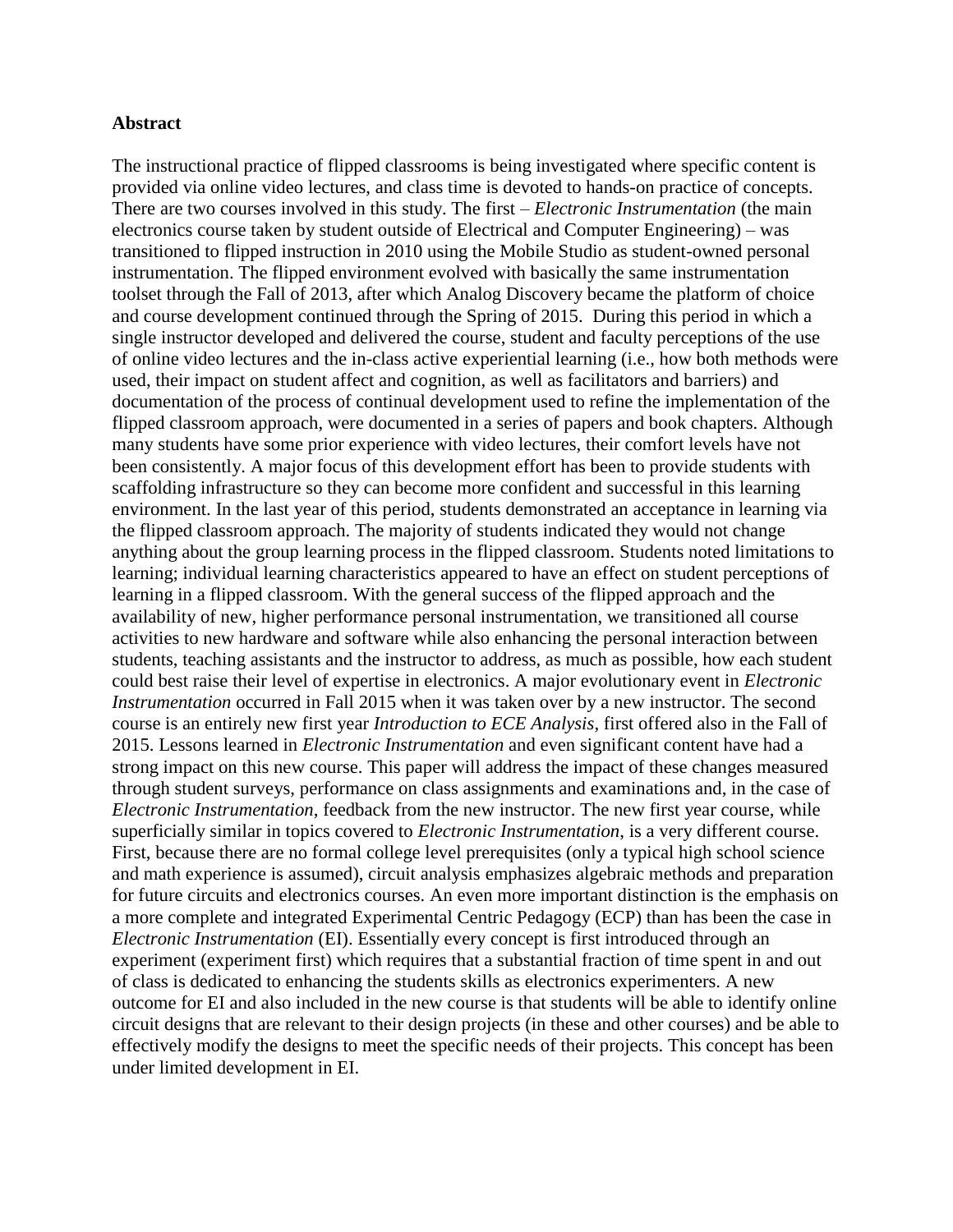### **Introduction**

The 21<sup>st</sup> century student requires major changes to traditional methods of teaching; engagement promoted through instructional strategies of visual stimulation as well as experiential/authentic learning<sup>1</sup>. Research has also shown that technology can play an active role in assisting instructors in providing constructivist and guided learning<sup>2,3,4</sup>. According to Bergmann and Sams<sup>5</sup>, the flipped classrooms approach (i.e. allowing students to learn key concepts outside of class via online video lectures, leaving class time devoted to hands-on practice of the concepts<sup>6</sup>, is an innovative technique that enhances content-based learning, while offering more time for individualized practice and skills acquisition. Additionally, when using web-based tools as well as local technology, learning can be scaffolded to meet both individual and group needs and can be tied to real life experiences, data sets, and simulated outcomes and can provide students with an environment that eases the transition and anxiety from traditional methods to more student-centered learning by using guided inquiry and scaffolding techniques<sup>7</sup>.

The importance of the flipped classroom model is the focus on efficient use of class time which accommodates different learners, engages with problem-based experiential learning, increases student-teacher interaction, and allows students to take responsibility for learning so that they may transfer these skills to other contexts<sup>8</sup>. Additionally some research has shown that problem-based learning methods can be much more effective in fulfilling ABET 3a-k outcomes Felder and Bren<sup>9</sup>. However, adoption of problem-based learning is hindered by the fact that the curriculum for engineering programs is already tightly packed<sup>10</sup>, and the flipped classroom model allows a flexibility around class time constraints. While a number of universities are implementing various models of the flipped classroom, the make up in the real time meeting varies across campuses. For the purposes of this paper, the focus is on the use of experiential and experimental activity when classes meet in order to apply what has been gained from the flipping of the lecture.

## **New Instructor in Electronic Instrumentation**

*Electronic Instrumentation* has been a test case for blended learning for a few years<sup>6</sup>. During this time, many pedagogical ideas have been investigated, with the course undergoing more-or-less continuous change. This course is the only required electronics class for students outside of ECE and, as such, has historically not been very popular with the largely mechanical engineering majors who take it. They generally lack the desire and intuition necessary to learn this material. The hands-on, blended approach that is followed makes the atmosphere much more positive with the majority of the student leaving the course convinced of the value of electronics and their ability to use what they have learned in their careers. Nearly all prefer the time they get to spend doing hands-on activities rather than listening to lectures on topics they previously did not care about. Student response varies but probably the most eloquent description of the advantage of blended learning with lectures, homework, etc. flipped from what they usually experience came from a student in Fall 2014. "…EI was perhaps the most well-put-together engineering class I've ever taken at RPI. It's the first time I felt like my learning style was catered to (especially the online videos instead of real-time 2 hour lectures, as well as piazza), and I found the class format to be very effective. Having open access to all of the back tests was also extremely beneficial in preparing for the exams. This leveled out the playing field (usually Greeks are at an advantage here) and helped me to find my weak spots before the exams. Basically, you set us up for success, so it was up to us on whether we took advantage of all of the learning tools available."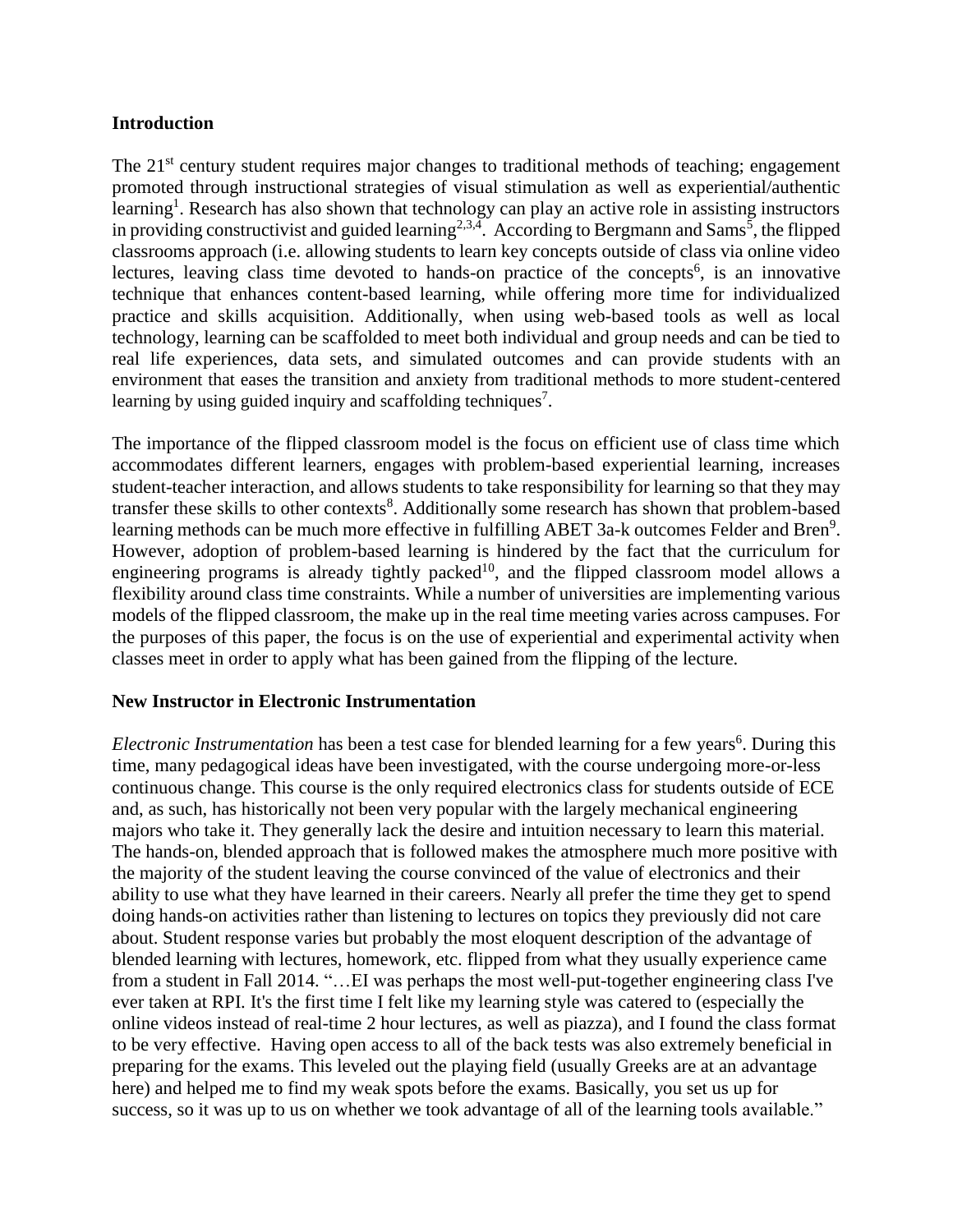As an instructor, one of the very best characteristics of the organizational structure of this course has been how easy it is to have other instructors fill in during a busy travel season. This freed up time to offer workshops on the ideas used in the course and there was never any problem finding willing colleagues to do the job of the instructor. Since there are no formal in-class lectures and all activities are thoroughly scheduled, the course basically runs itself, with, of course, the able assistance of the teaching assistant or assistants (depending on the size of the section). Because thing ran so smoothly, one of the professors who has filled in regularly agreed to take over full running of the course with two sections and about 140 total students. What follows are some of his observations.

Previously, he had tried to do a simple flip of the course ECSE-2050 Introduction to Electronics in spring of 2014, using PowerPoint presentations rather than videos. He did have short lectures each class to highlight a few key points in the PowerPoint files. He was completely involved in developing the "flip" but didn't create any video content. Reflecting on this after the semester, it was a mistake to attempt what might be called a partial flip. He agreed to take of EI because he was given the opportunity to teach a well-developed flipped course. He also was building on his experience from the earlier course. The fundamental reason why he was interested is based on reading papers and forming a conviction that his time with the students is best served helping them get past difficulties by learning how they approach problems. Then he is able to help them determine where there are gaps in their knowledge and how to use the course resources to bridge those gaps. A lecture isn't effective at doing these tasks.

He has extensive experience in experimental-centric instruction starting when he started teaching in 1991. He was one of the first professors to use the Mobile Studio Board, a board that was available before Analog Discovery. This was his first semester using the newer device. Other courses he has taught have used different instrumentation. He sees the need for an instrumentation board, but it doesn't have to be Analog Discovery. The Mobile Studio Board was very effective and he believes that other boards have been and will be created that will be also very effective. He was pleased to see how easy it was to change from using one instrumentation board to another. Each board will have its own advantages but the course can be adapted as the hardware changes. Experimental Centered instruction is the only method he would consider for this course. The course content and outcomes lend themselves to this approach. The ADB enhances the student's opportunity to work outside of the studio room and encourages them to experiment. While the students are in the room, they could just as effectively use bench instrumentation but that would require a lot of equipment, maintenance and scheduled replacement.

A clear benefit for students is that they use the ideal theory, simulation tools, and make actual measurements. All 3 of these will give slightly different "answers." They are learning that the theory and simulation are based on models and is only as good as those models. One hopes that they remember this as they progress in their careers. Another benefit is that they gain experience on setting up experiments and making measurements. This includes gaining experience on debugging their setup. Faculty who enjoy teaching courses with a significant laboratory component understand the advantages and are interested in both the ADB and the flipped classroom. The research shows that the flipped classroom works for all types of courses, the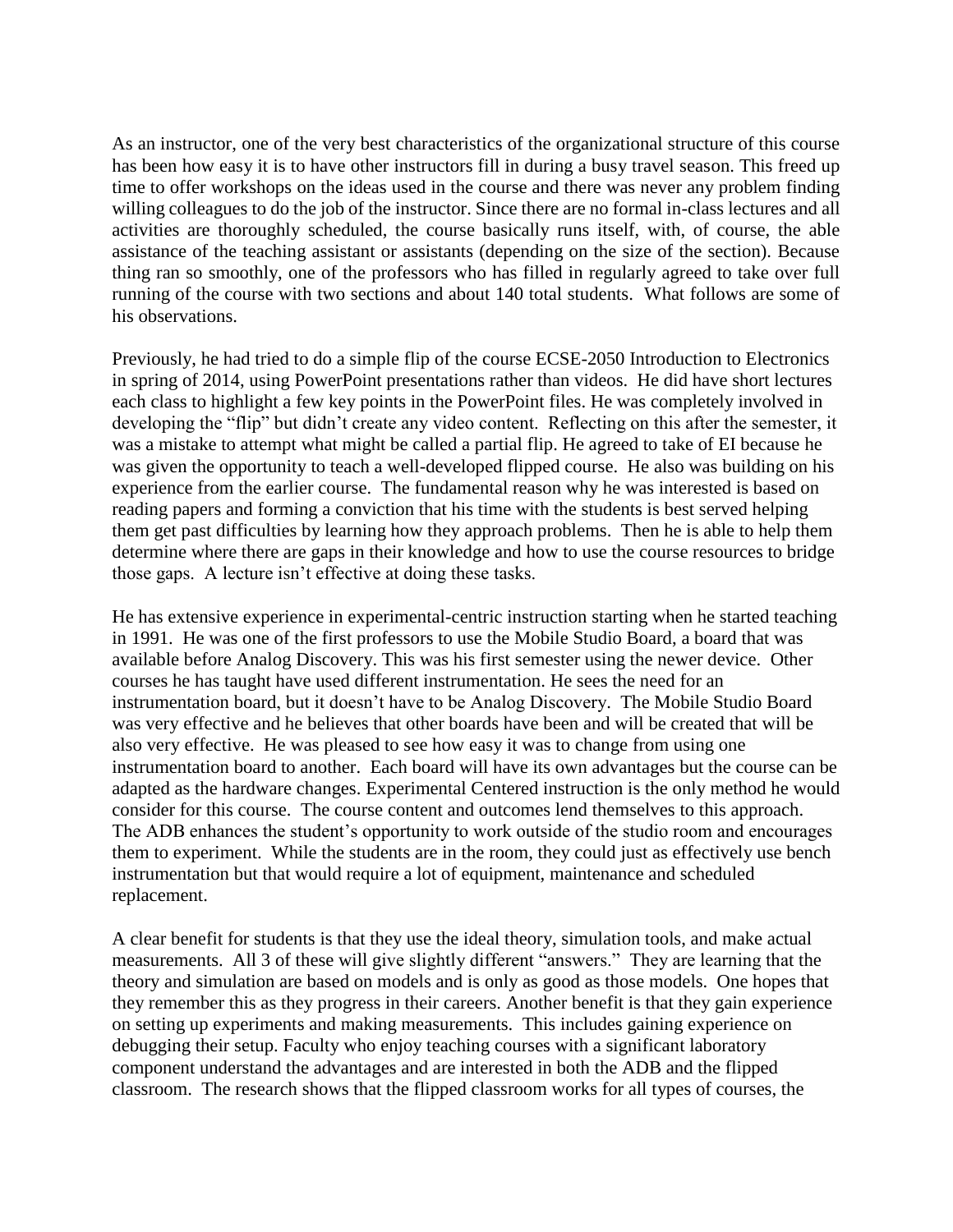experimental component isn't required, but faculty that teach courses that are much more theory based are much more skeptical that the flipped classroom could or would work. Given the constraints on our time it is difficult to convince them to read some of the many publications. He, on the other hand, wishes he had this when he was a student. He would say the same for other low cost technologies, including LEGO Robotics, Arduino Boards, and others. More of this kind of technology needs to get into the elementary and middle school years to excite youths to follow paths in STEM.

## **New First Year Intro to ECE Course Based on Electronic Instrumentation**

For more than two decades, Rensselaer has had for its first course in engineering, *Introduction to Engineering Analysis*<sup>11</sup>, a course focused on statics, linear algebra and computing. This course has never been popular with electrical and computer engineering students and had minimal impact on student performance in core ECE courses like circuits, electronics, signals and systems, etc. While teaching the flipped, studio-type version of *Electronic Instrumentation* (electronics for students outside of ECE), instructors often had eureka moments when they thought ECE students should be getting the same learning experience, but as first year students. When the opportunity arose to create such a new course, at least one instructor (which is all it takes) was ready.

Before beginning with the course design, the significant differences between the students in *Electronic Instrumentation* (aka EI, which is populated mostly by mechanical engineering juniors) and the new course (all brand new electrical and computer engineering students) were studied, with the help of a high school STEM teacher who runs a special, engineering-focused STEM program on the Rensselaer campus. Her students nearly all go on to excellent engineering schools like Rensselaer, Clarkson, WPI, Penn State … so they make a very relevant cohort to study when trying to understand the background and capabilities of first year engineering students.

First, the non-majors in EI had all completed Physics II (E&M) and Differential Equations and about half had taken either an embedded systems class or a controls class or both. The 1<sup>st</sup> year ECE students had quite a wide variety of backgrounds. On the first day of classes for both the Fall 2015 and Spring 2016 terms, the students in the new course were surveyed on their background preparation and interests. The most concrete information on background came from their advanced placement courses, which are shown in the next two figures.

The data in the two figures show two striking bits of useful information. About 25% of students had no advanced placement at all and more than half had at least two. There are a few transfer students in the Spring 2016 term, which skews the data even more toward additional AP or transfer courses, so it is best to focus on the fall. When coupled with the additional info that about 20% of the students had some kind of electronics course in high school, it is easy to see that the range of student backgrounds is very large indeed. The interest of the students in studying ECE content was uniformly strong, most likely because they self-selected this option to the previously required general engineering course and because they knew the material would be more useful to their future career than what they would experience in *Introduction to Engineering Analysis.*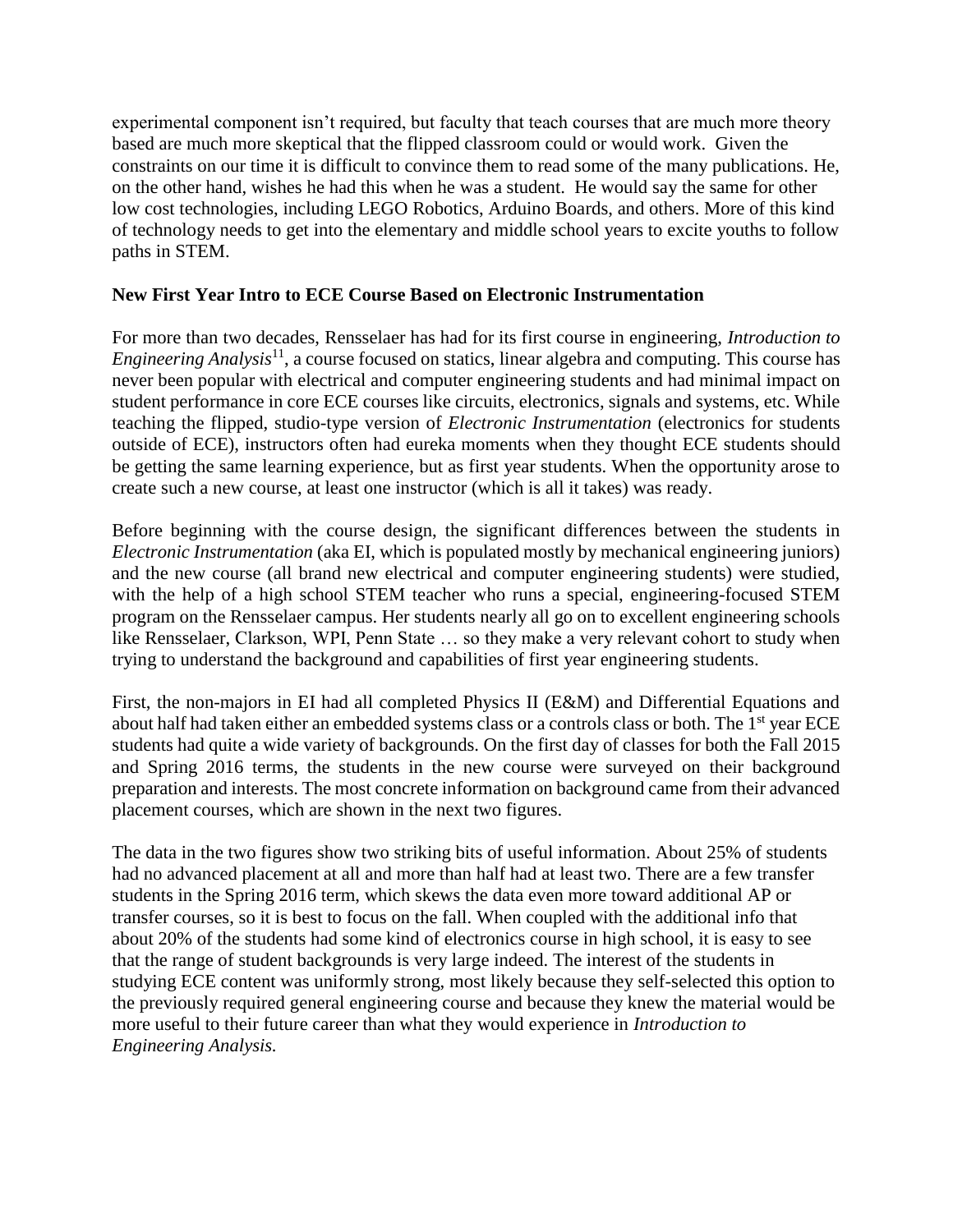

Fall 2015 Advanced Placement and Transfer Data



Spring 2016 Advanced Placement and Transfer Data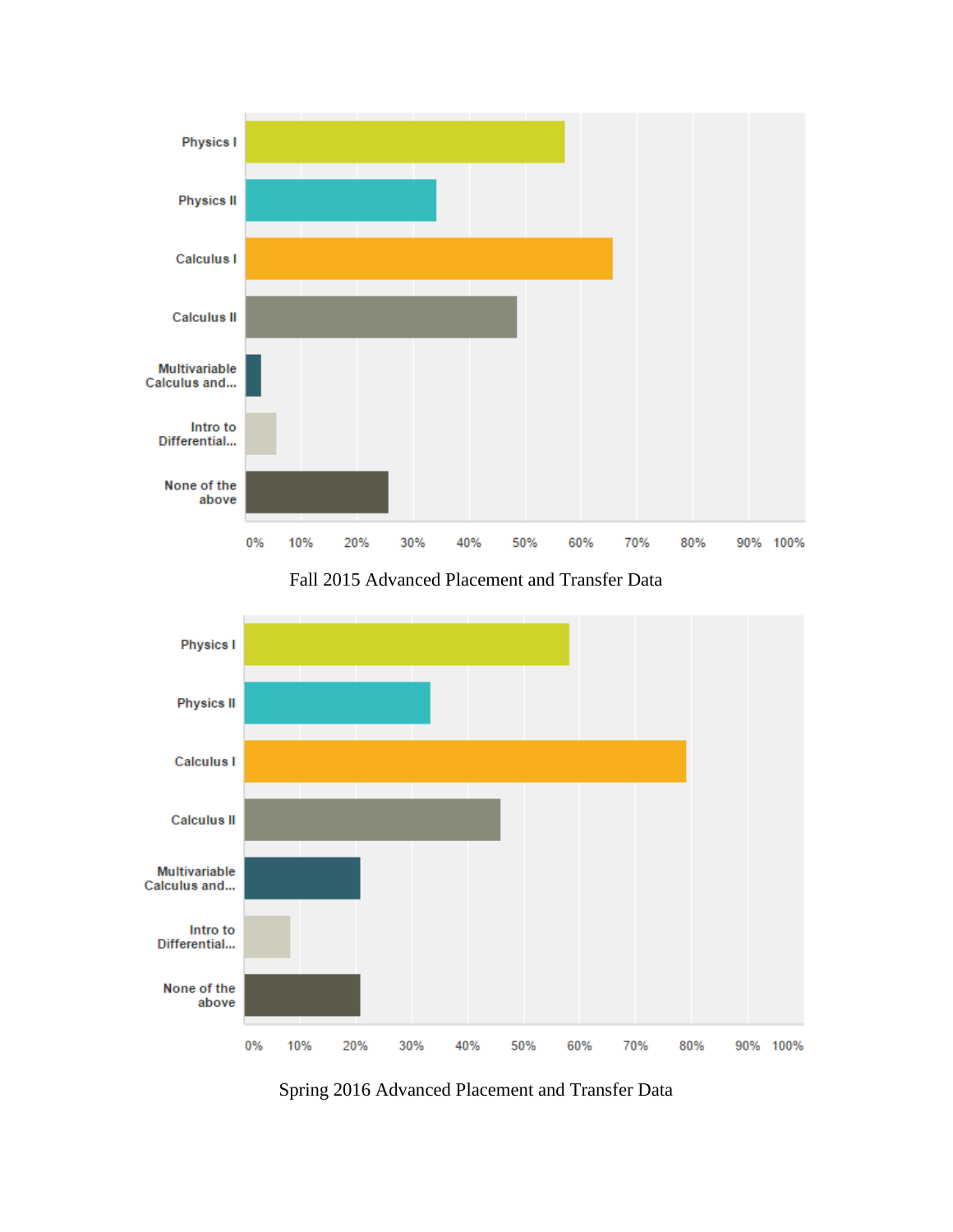Based on discussions primarily with the high school teacher mentioned above, the content in the first third of the new course had two key goals. The first was to reinforce what the students should have learned in high school about electrical topics and the second was to help the students to build their skills with circuit experimentation and simulation. Two sources of information were used for high school topics. The first is the New York State Regents Physics Exam Prep<sup>12</sup>. The second is the CK-12 Project online textbooks on Engineering and Physics<sup>13</sup>. The latter had more specifics on circuits, so she went through their list of topics and indicated what the students can and cannot easily do.

What someone completing regular high school physics should know (based only on the content on that web site):

- 1. **Ohm's Law** Piece of cake. They'll know it flat (or a 2 second reminder). They've seen it in middle school
- 2. **Circuits** Again, should be completely familiar, could use a one second reminder that flow is out of positive terminal
- 3. **Electric transfer in energy circuit** yes, they've got this. The difference between kilowatts and kilowatt hours just never clicks for many students. It's simple, but they stumble a bit.
- 4. **Controlling current in electric circuits** probably not, though the idea of a fuse or circuit breaker is probably familiar to them from every day light, it's not officially something they delve into.
- 5. **Capacitors/RC circuits** NO. These are new if a student just had NY State Regents physics. If they had AP they would be familiar or if they were from a different state then maybe they are covered. They do study electric fields in parallel plates but the word capacitor or capacitor in a circuit is new as far as I can tell. I double checked on a few Regents sites to be sure and I don't see the word capacitor anywhere.
- 6. **Series and parallel** absolutely. Again, they need a 30 second refresher, but they all understand this. Even my students who have not had high school physics catch onto this super quickly.
- 7. **Internal resistance** NO. But they pick up on it really quickly when it's introduced.

In general, here is what is unfamiliar to students that may surprise you:

- **Reading resistance of a resistor** unless they took a technology class, this is likely unfamiliar, but easy to learn.
- **Circuit boards** Again, this would vary, but if they didn't have a technology or Project Lead the Way class or something like that, they may have never seen a circuit board or its components. Some physics classes use them but not all.
- **Oscilloscopes and function generators** they can follow instructions and do all the labs, but they have very little idea, almost none, of what they are actually doing; even if they get 100% on the lab. It's like driving a car. They can get from place to place, with no concept whatsoever of how the engine works. This is definitely an area where they 'fake it'.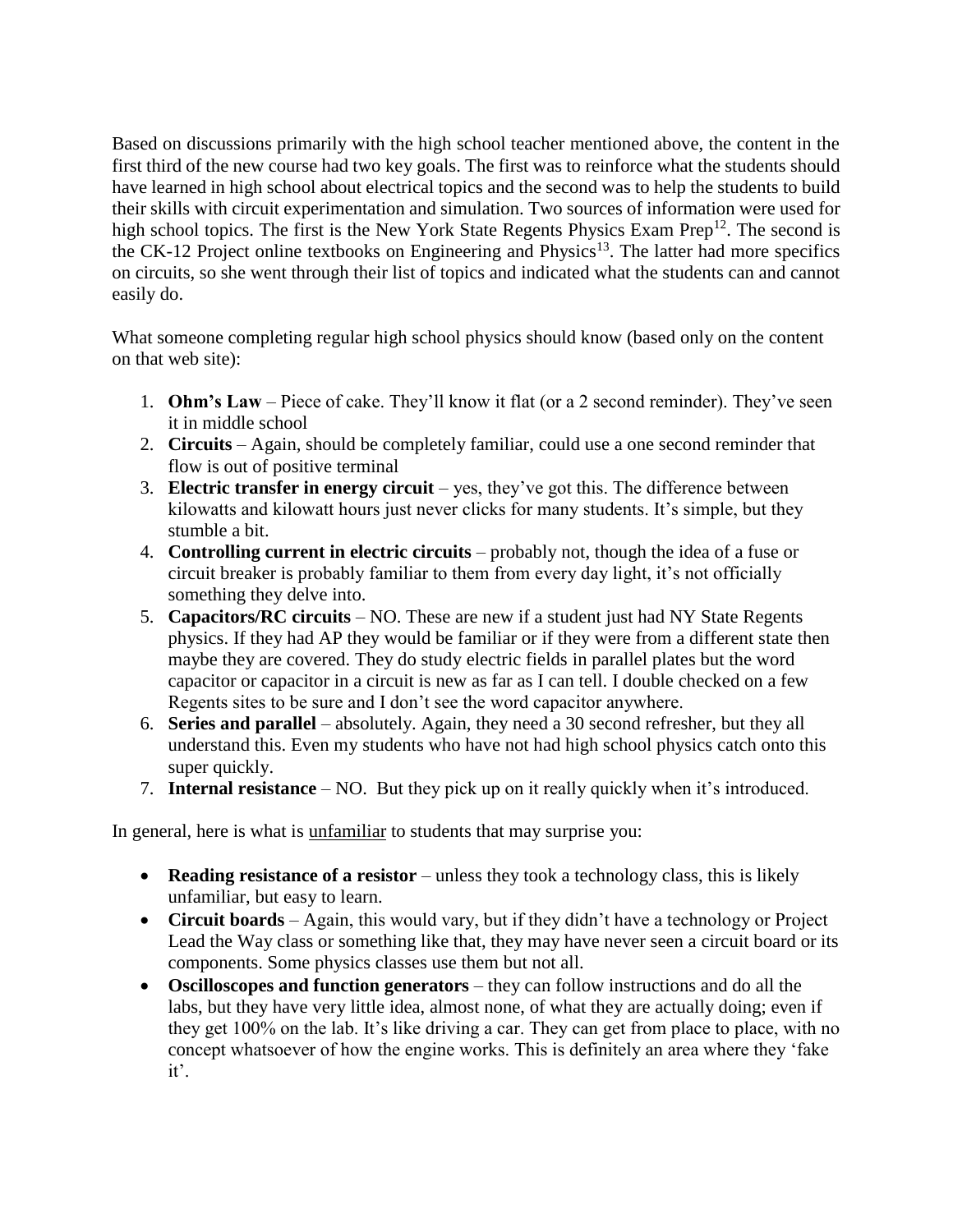- **AC current** they understand it differs from DC and maybe even have some concept that it "alternates," but that's the end. Most would likely say that something that plugs in is AC and something on a battery is DC. And they would have to stop for a few second to think about electronics that plug in. Are they just charging a battery or actually running on AC? What does "running on" mean? With things plugging into car batteries or walls these days, they are a bit more familiar with the concept, but how or why it is necessary to change from AC to DC or back again (from a scientific perspective) would be a mystery for most students.
- **Figuring out if a light bulb will get dimmer or brighter as voltage, current, resistance changes.** They can calculate circuit diagrams all day long and also figure out what will differ between series and parallel, but no one does a good job of explaining to students what all that means in a tangible way. All the following questions would stump many students, "if a bulb designed for 220 V and rated for 60 W is given 110V instead, what would happen?" or "what happens if you put a 100W bulb into a lamp that says 40W bulb max?" or "The resistance of a 25 watt bulb is \_\_\_\_\_\_that of a 100 watt bulb, if both run on the same voltage" or "A household circuit rated at 120 Volts is protected by a fuse rated at 15 amps. What is the maximum number of 100 watt light bulbs which can be lit simultaneously in parallel in this circuit without blowing the fuse?"
- **Digital** OK, they understand digital = electronics or data or computer or something to that effect; but some students would struggle to come up with the word "analog" and event those who came up with it would likely struggle to say what that means, or how/why we would want or need to convert.

Her guidance was astoundingly accurate. For every topic she said students could learn quickly if given a short overview, they did it whether or not they saw the review in class or using an online video. In a very recent experiment, students only saw a quick review of terminology and then had to do a practical calculation of the current limits for resistors in their parts kits. They were able to do it but took about twice the time as the students in the Fall, who had the video in addition to the quick terminology review. They had to find the power limits on the spec sheets for the resistors and apply what they knew about Ohm's Law, power and current. The experiments and online problem sets covered all of the topics from high school, whether or not most students there are really expected to learn them (i.e. whether or not they appeared on standardized tests). Every student was able to do basic paper and pencil analysis and build and simulate simple circuits that involved all of the topics. They used LT-Spice for circuit analysis and Analog Discovery for most of their measurements, signals and DC power. They also often used multi-meters and, from timeto-time, used more traditional standard desktop instruments.

In the second third of the course, the key goal was to prepare the students for their core ECE courses. Circuits was the primary focus because it is the next course in sequence, but some topics from signals and digital logic were also included. This continued in the last third with the addition of some simple design projects. For the latter, the goal was to have the students identify something they wished to accomplish with their circuits, search online for a circuit that does nearly what they want and then modify the design they found to do their specific task. They also had to operate their circuit in two distinctly different sets of conditions. All were able to accomplish this. In addition, Matlab analysis of data and control of experiments was addressed throughout the second and third parts of the course.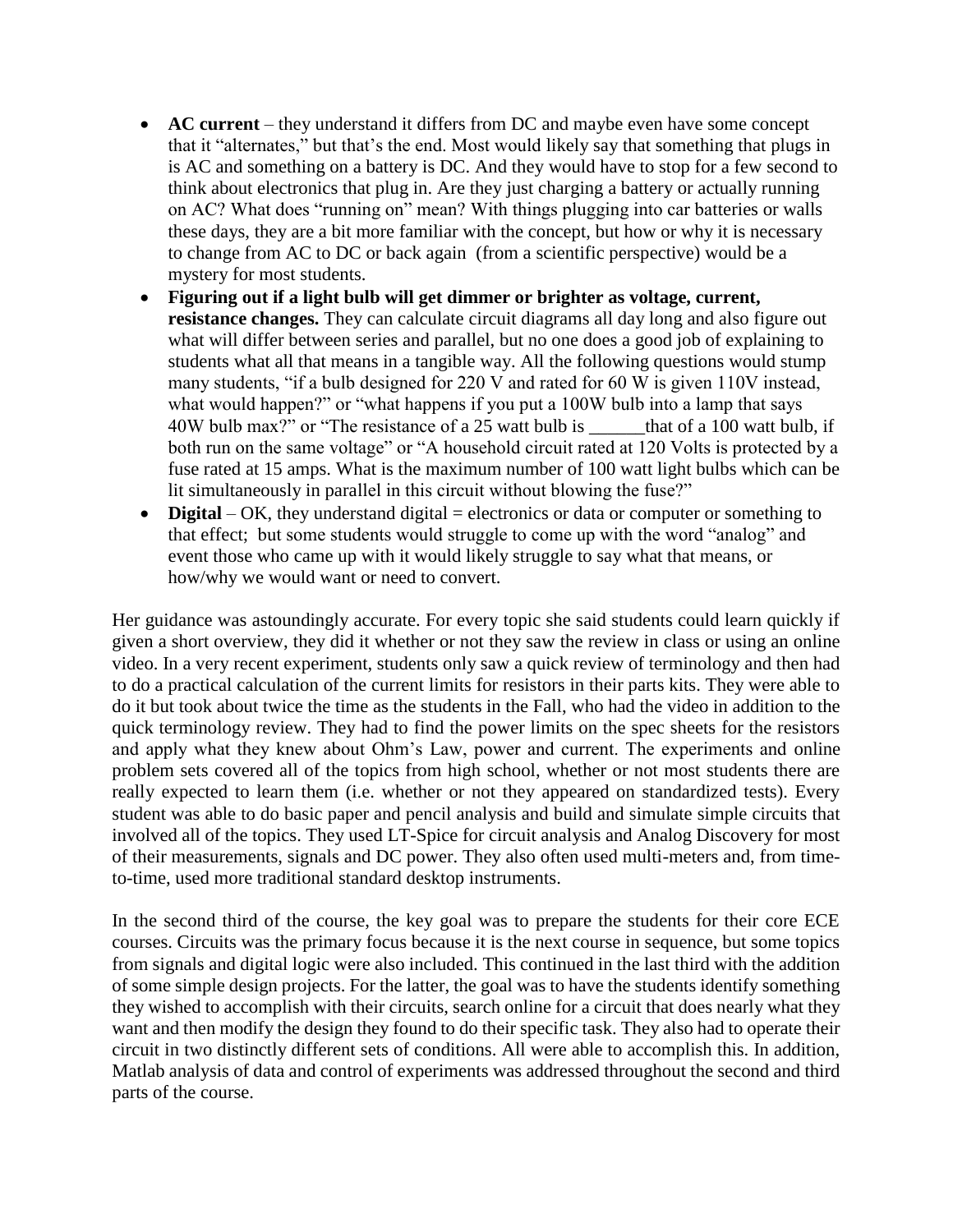What went wrong and where can the course be improved? First, because the course materials were being developed or highly modified while this pilot class proceeded, there never was a complete set of practice problems for the students to look at throughout the term. Both daily short thinkpair-share questions and online problem sets are now fully available starting at the second class meeting of the term. The goal of these problems is to develop competency in the basic algebra of circuits and the tools of experimentation and simulation. Too many students were still making some simple calculation errors as they did their end-of-term projects during the fall. Some content is also being added in the spring that could not be covered in the fall because of the time it took to experiment with delivery methods. Anecdotal reports from students taking the introductory course in circuits in the spring indicate that they are very comfortable in spite of the fact that they never did a lot of detailed circuit analysis. The focus was on big ideas like input and output impedance and not necessarily on topics like KVL and KCL.

## **Conclusions**

Experiences reported on here demonstrate that it is possible to both transfer a well-developed, blended course at least to a colleague who fully understands the value of hands-on learning that incorporates all of the aspects of what an electrical and/or computer engineer does. Little has to be changed in the course as long as the instructor understands the new role they are playing that includes little or no formal lecturing. It also helps that the new instructor has experience with studio instruction. Transferring what is learned in one course to a completely new group of students with almost not common background but greater interest in the subject is also possible as long as the learning experience is personalized. There is still a long way to go to find the best use of experiment centric pedagogy, but there can be little doubt that experimentation must play a core role in the education of engineers.

## **References**

- 1. Brown, C., Hansen-Brown, L., & Conte, R., (2011). Engaging Millennial College-Age Science and Engineering Students Through Experiential Learning Communities, *Journal of Applied Global Research*, 4(10), 41-58.
- 2. Akhras, F. N. & Self, A. J. (2000). System intelligence in constructivist learning. *International Journal of Artificial Intelligence in Education, 11*(4), 344–376.
- 3. Cheng, Y. C. (2006). New paradigm of learning and teaching in a networked environment: implications for ICT literacy. In L.T. Wee Han and R. Subramaniam (eds.): *Handbook of Research on Literacy in Technology at the K-12 Level.* Hershey, PA, IDEA Group, Inc.
- *4.* Newman, D. & Gullie, K. (2009).Using constructivist methods in technology-supported learning: Evidence of student impact. University at Albany/SUNY. *Paper presented at the Annual Meeting of the American Educational Research Association,* San Diego, California*.*
- 5. Bergmann, J., & Sams, A. (2012). Flip your classroom: Reach every student in every class every day. Alexandria, VA: International Society for Technology in Education; ASCD.
- 6. Newman, D., Clure, G., Morris Deyoe, M. & Connor, K. (2014). Flipping STEM Learning: Impact on Students' Process of Learning and Faculty Instructional Activities. In J.